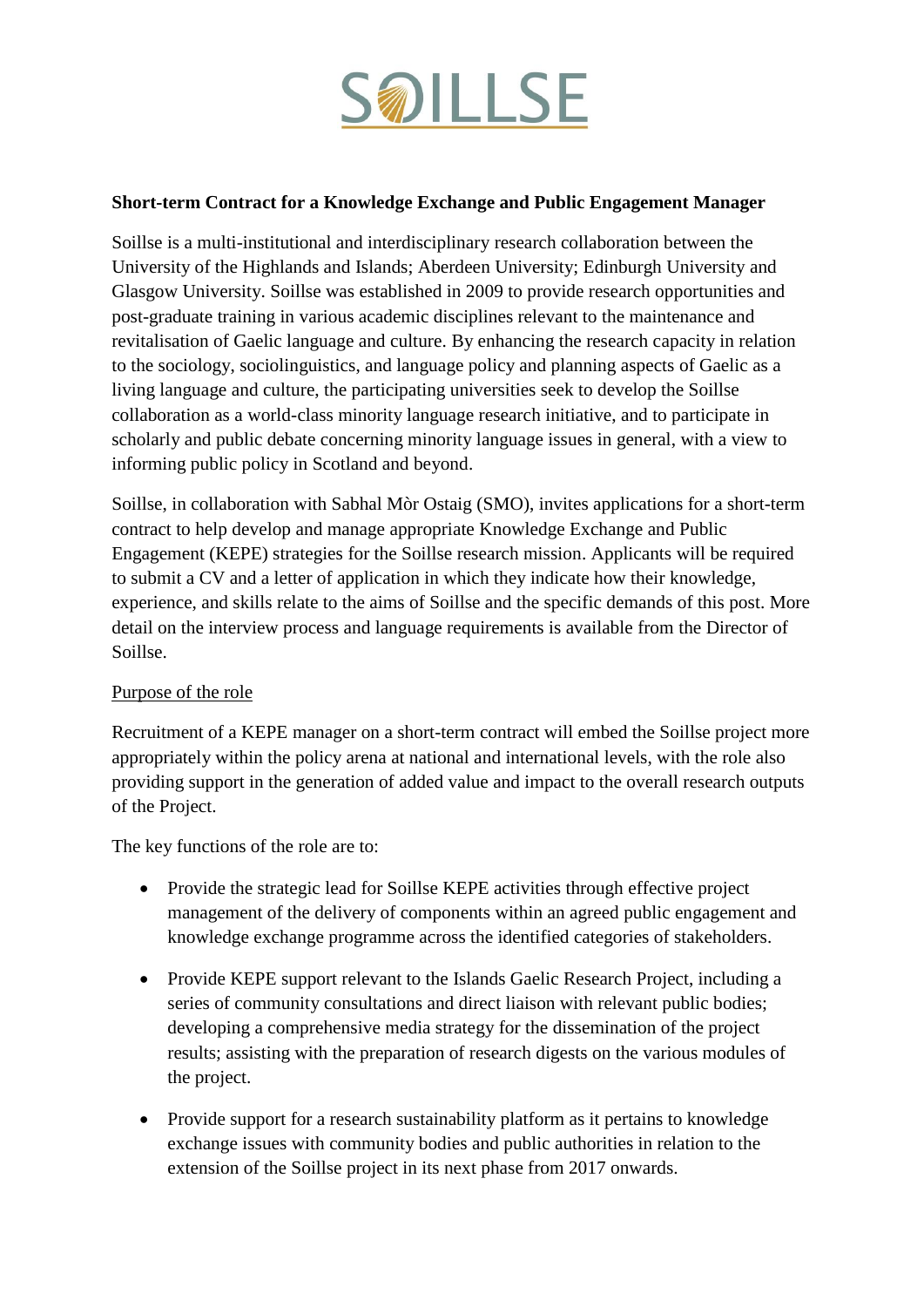- Provide media liaison for the Soillse partnership.
- Liaise with relevant stakeholders as required to ensure that feedback from the KEPE processes are identified and evaluated within the context of the Soillse research agenda, and carried forward into strategic research priorities that will form the Soillse sustainability plan.
- Provide support opportunities for Soillse research staff to fully engage with the KEPE strategy through seminar attendance and possible shadowing of the post-holder.
- Organise a major public event/conference to highlight KEPE impact of Soillse research activities to date and to set out a public engagement agenda with stakeholders for the medium term development of the Soillse partnership, with a view to reinforcing Soillse's role in research-led policy innovation in support of community and official initiatives for Gaelic.
- Provide support in conjunction with SMO/UHI KE staff, to ensure that the key messages arising from Soillse research activity are identified and effectively communicated to key stakeholders to deliver measureable impact in supporting the revitalisation of Gaelic in Scotland.
- Provide support to the Soillse Research Director and Management Team with associated KEPE and research activities.

The position is available at Sabhal Mòr Ostaig (SMO), the National Centre for Gaelic Language and Culture and an academic partner in the University of the Highlands and Islands. The primary location for this post will be at the offices of SMO on the Isle of Skye. The post will entail a substantial amount of travelling, particularly in the Western Isles. Issues regarding location will be agreed with the successful candidate.

# **The Position**

Job title: Knowledge Exchange and Public Engagement Manager

Duration: The Soillse position will be awarded for a period of 18 months

Line Management: Soillse Research Director

# **Key Competencies**

### Essential

- High level competence in both Gaelic and English (spoken and written)
- Excellent communication skills in dealing with the public, official bodies, and the media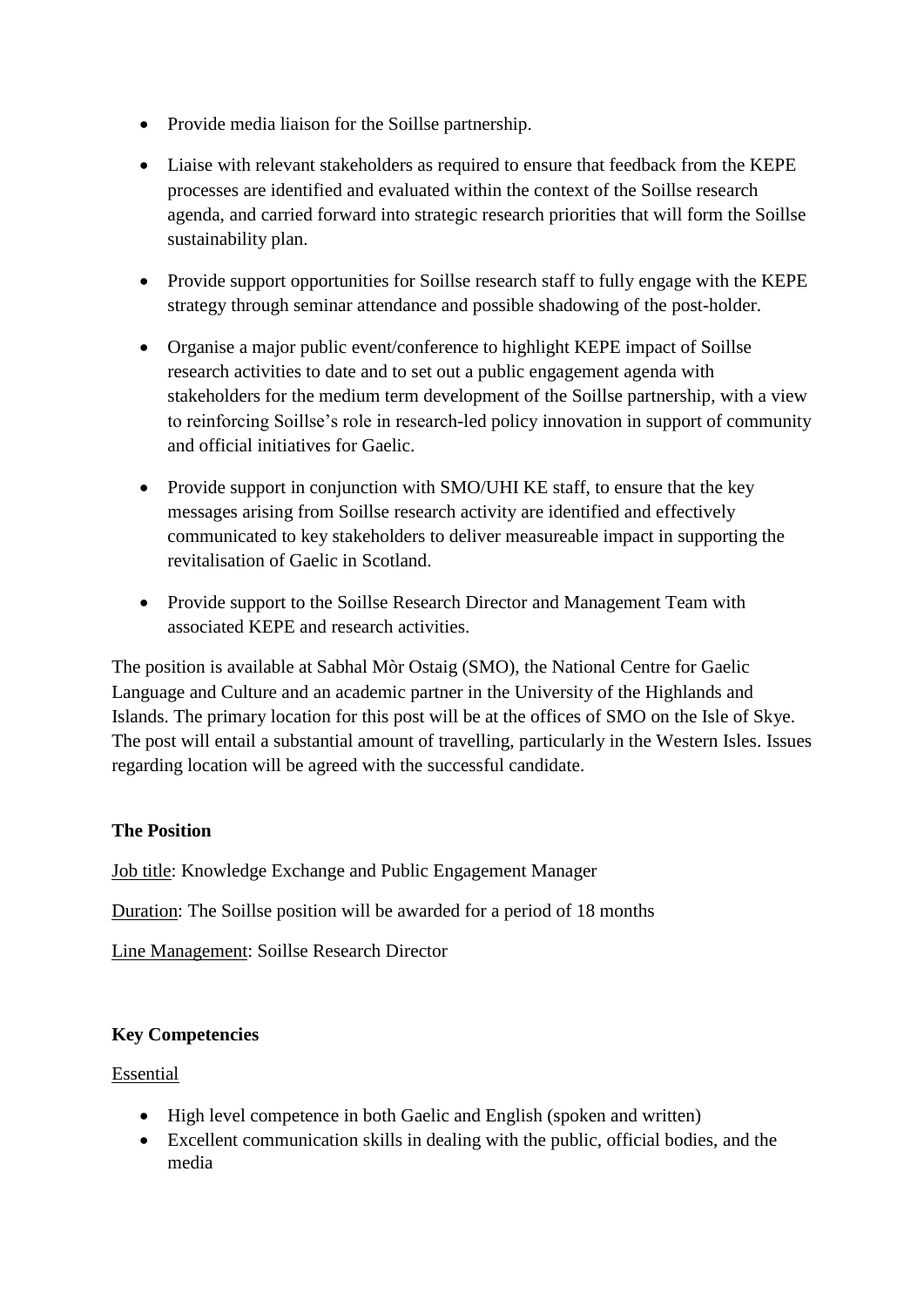- Experience of project management, particularly in relation to Knowledge Exchange and Public Engagement
- Knowledge and experience in Gaelic language policy development and dissemination
- Conference organisation experience
- Administrative and interpersonal skills
- Ability to work in a team

#### Desirable

- Training at graduate or post-graduate level in communication studies and/or project management
- Experience of language planning or sociolinguistic projects
- Experience of work in the Gaelic policy sector
- Knowledge of socioeconomic and sociolinguistic concerns in Western Isles communities and their development bodies

### **Employing Institution**

The individual offered the position will be hosted by Sabhal Mòr Ostaig, as one of the institutions participating in Soillse. The successful applicant would be subject to the employment terms and conditions of the host institution.

The successful candidate will be expected to engage in Soillse activities in other locations also including Inverness, where the lead institution of the Soillse network, the University of the Highlands and Islands, is headquartered.

The appointment will be made on a salary scale commensurate with knowledge and experience, within the range of  $£37,088 - 40,724$  (at 0.75 FTE pro-rata), according to the SMO pay scale.

### **Duration**

This post is funded for an eighteen month period.

### **Application Procedure**

Applicants are required to complete an application form and to submit it along with the following:

- A detailed CV, including the names of two referees
- A letter of application setting out: